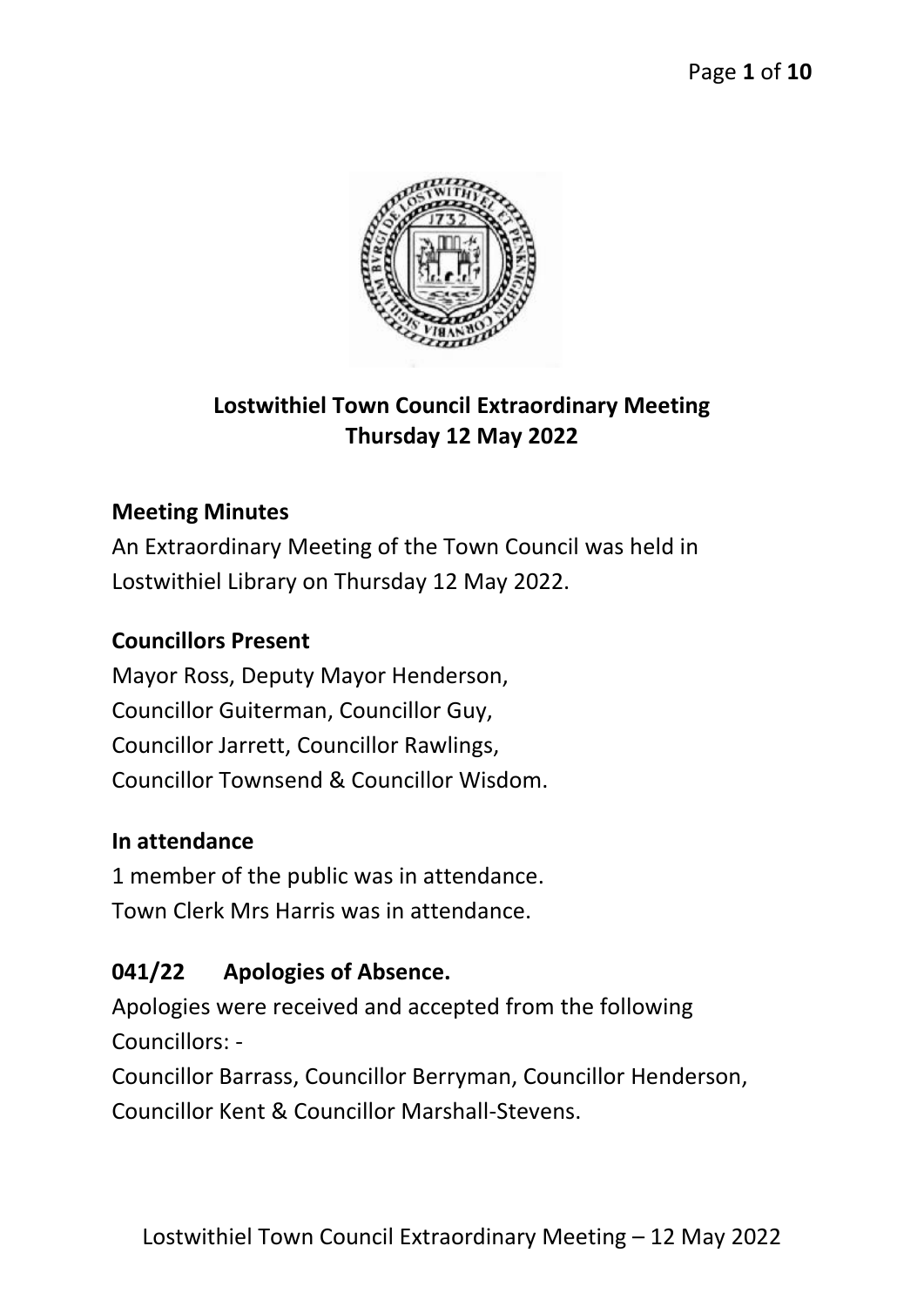### **042/22 Declarations of Interest**

Deputy Mayor Henderson, Councillor Guiterman &

Councillor Townsend declared non-registerable interests in Planning application PA22/02667.

Councillor Guiterman declared a non-registerable interest in Agenda item 8 Lost fest.

### **043/21 Public Participation**

None.

# **044/21 Annual Meeting Minutes 03 May 2022**

It was **resolved** that the minutes of the Annual Meeting of the Town Council held on 03 May 2022 are accepted, approved and duly signed by Mayor Ross.

Votes – 6 votes in favour, 1 abstention.

# **045/21 Meeting Minutes 03 May 2022**

It was **resolved** that the minutes of the ordinary Meeting of the Town Council held on 03 May 2022 are accepted, approved and duly signed by Mayor Ross.

Votes – 6 votes in favour, 1 abstention.

# **046/22 Planning applications**

a)

Deputy Mayor Henderson, Councillor Townsend & Councillor Guiterman having previously declared non-registerable interests left the meeting room.

**PA22/02667** 29 Summers Street Lostwithiel 'Variations to current dwelling' with variation of Condition 2 of decision notice PA21/05899 dated 22/12/21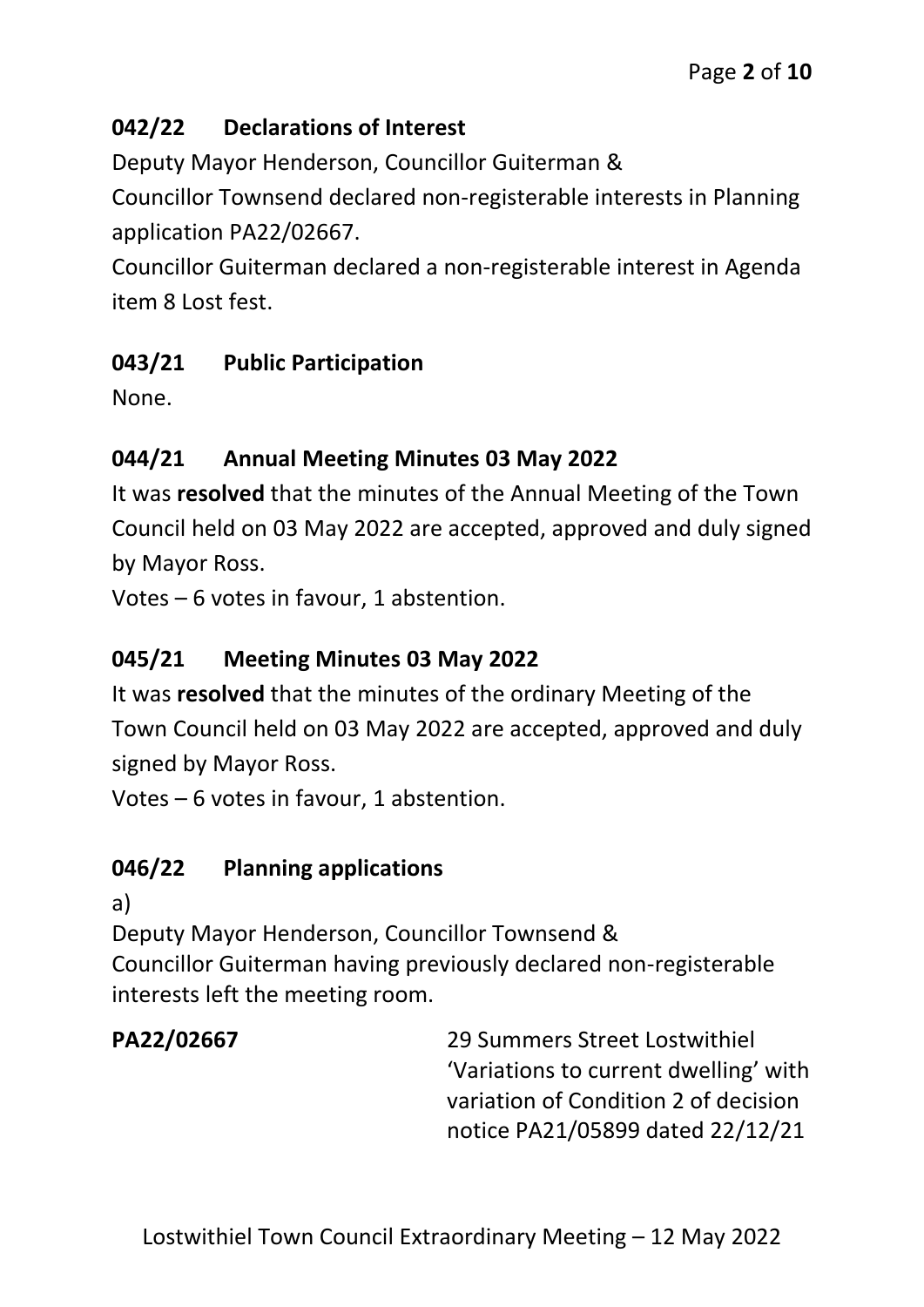Erection of decking to the rear of the property

In light of the comments from a neighbour not being available on Cornwall Council's website under the documents tab and the Town Council being inquorate for this agenda item, it was decided to defer consideration until the June Council Meeting.

Deputy Mayor Henderson, Councillor Townsend & Councillor Guiterman re-joined the meeting.

**PA22/04214** Land known as Bartholomew Meadow Grenville Road Lostwithiel Non-material amendment (NMA3) for front door colours amended to decision PA19/11224 dated 12/05/21

It was **resolved** to support this application.

Mayor Ross, with the agreement of Council considered agenda item 8 Lostfest prior to considering agenda item 7 Platinum Jubilee Celebrations.

#### **047/22 Lostfest**

Councillor Guiterman having previously declared a non-registerable interest, addressed the meeting and then left the meeting room. It was **resolved** to agree to the request received from Lostfest to hire the Parade and King George V playing field on 18 June and to ask the Lostfest organisers to ask the owner of the inflatables to increase their insurance cover to match the cover for the event overall. Votes 6 in favour.

Councillor Guiterman re-joined the meeting.

#### **048/22 Platinum Jubilee Celebrations**

Councillor Jarrett joined the meeting**.**

Lostwithiel Town Council Extraordinary Meeting – 12 May 2022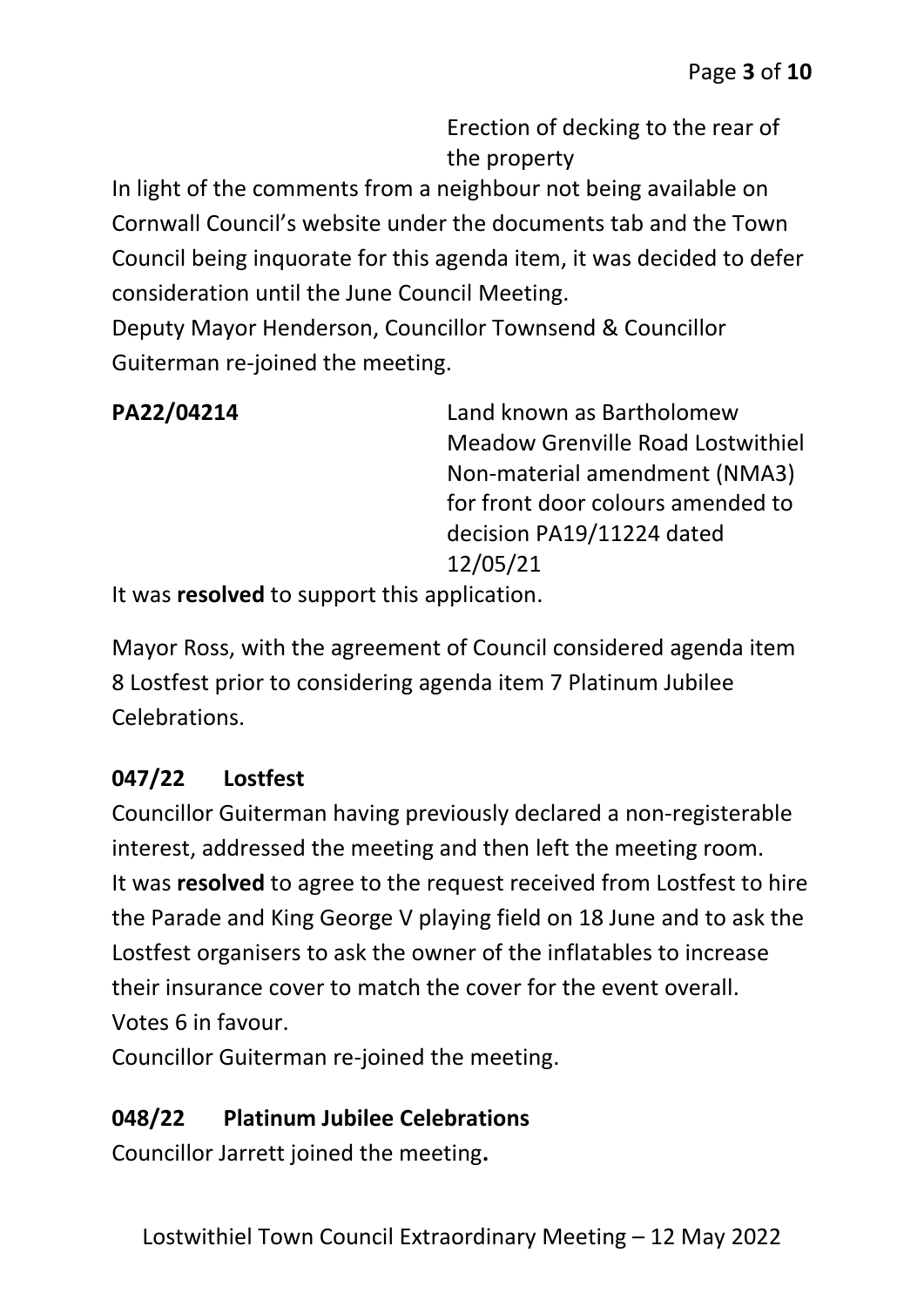- a) Councillor Jarrett gave a verbal report on the recent Jubilee meeting and the provisional plans in place for both Saturday & Sunday.
- b) It was **resolved** to agree to the additions to the four-day programme. It was agreed that the proclamation should be attended by the Mayor and Mayor's Consort, Town Sergeant & Sergeant at Mace (Deputy Mayor Henderson being unable to attend due to a prior commitment). As an exception, due to the four-day Platinum Jubilee Bank Holiday weekend, it was agreed that the Kernowforno trailer can be sited on the Parade. (Manually pushed onto the Parade not driven). The clerk was instructed to check with insurers if any certification is required for Councillors serving the cream teas. Vote 8 in favour.
- c) Council was advised that there are no plans for any further publicity for the weekend celebrations.
- d) It was **resolved** to authorise the clerk to apply for any licences/consents necessary and to modify and agree any amendments to the Council's insurance policy to cover the event. Vote 8 in favour.
- e) It was **resolved** not to charge any hire fees for the Jubilee weekend. Vote 8 in favour.
- f) Council was advised that there are no plans for any further Jubilee associated expenditure.

Councillor Jarrett left the meeting.

#### **049/22 Really Lovely Projects**

a) It was **resolved** to agree to reinstate the arrangements agreed last Summer namely that Really Lovely Projects hires the Parade for the summer to the end of September at no charge to Really Lovely Projects. It was noted that Really Lovely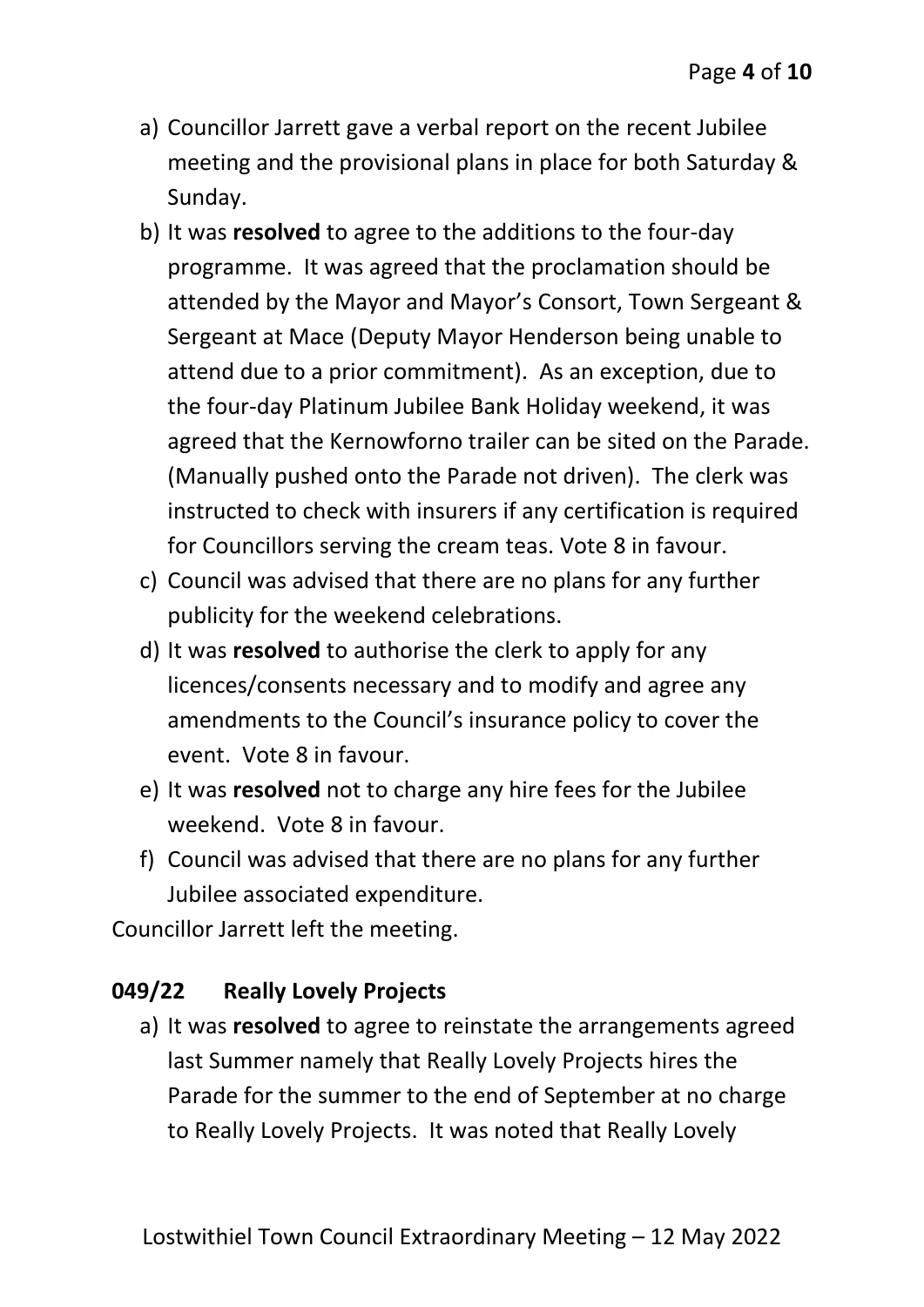Project would be expected to honour all hires already agreed by the Town Council prior to the end of September. Vote 6 in favour 1 against

- b) It was **resolved** to agree to reinstate the arrangement that Really Lovely Projects (via an online booking system with no hire/booking fees) hires the Parade to Lostwithiel based nonprofit organisations. Vote 6 in favour 1 against
- c) It was **resolved** to agree that Really Lovely Projects are responsible for ensuring that all persons/organisations hiring the Parade adhere to all Town Council site specific requirements i.e., no vehicles on the Parade. Vote 6 in favour 1 against. It was further **resolved** to instruct the clerk to ask Really Lovely Projects to please ensure that the flags, lights, tent and all other equipment are removed from the Parade by 30 September or as soon as the weather permits thereafter. The Council is aware that this didn't happen last year and if it doesn't happen this year future hiring of the Parade will be chargeable. Vote 6 in favour 1 against
- d) It was **resolved** that Really Lovely Projects would be asked to confirm with the Town Council that it will provide insurance cover for all the events for which it takes bookings and will provide a copy of their insurance to the Town Council office. Vote 6 in favour 1 against
- e) It was **resolved** that Really Lovely Projects will ensure that all events already approved by the Town Council can go ahead on the Parade. Vote 6 in favour 1 against

#### **050/22 Platinum Jubilee Lostwithiel pin badges**

It was **resolved** as per the suggestion in Councillor Jarrett's verbal Platinum Jubilee report to make the Lostwithiel Platinum Jubilee pin badges the prize for a portrait of the Queen competition. Vote 7 in favour.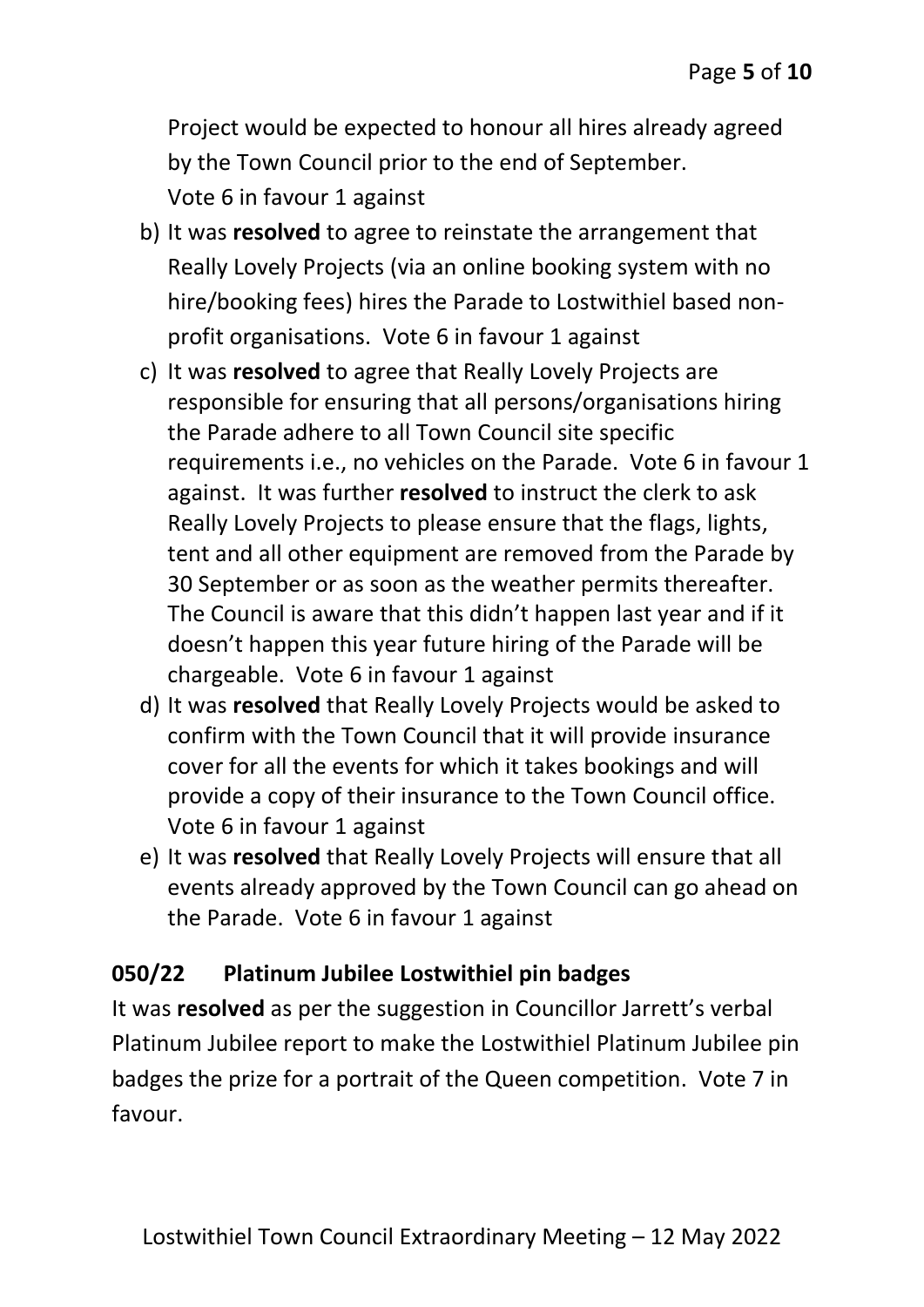# **051/22 Second Island walkway**

It was **resolved** to agree to the replacement of the damaged wire netting to North & South ends of the A390 underpass at a cost of £1,900 plus VAT and to accept, if applicable, an increase in the charge payable in order that wire netting galvanised post weaving is used. Vote 6 in favour, 1 against.

### **052/22 Annual RoSPA reports**

It was **resolved** to note the reports and to approve associated expenditure. Vote 7 in favour.

# **053/22 Lostwithiel Community Centre – Hire of King George V playing field**

It was **resolved** not to agree to the Community Centre hiring the playing field on 30 July for sponsored football matches as the field has already been hired to Lostwithiel Rotary. The clerk was instructed to contact the Community Centre and ask them if they could consider an alternative date. Vote 7 in favour.

# **054/22 Lostwithiel Town Team website**

It was **resolved** to approve the request received from the Town Team to meet the cost of £555 plus Vat to set up a new Town Team website. Votes 7 in favour.

# **055/22 Lostwithiel Town Team – Cornwall Council Town Vitality Grant Offer – Sustainable Traffic & Travel Plan**

It was **resolved** to note that the Town Team does not wish to make any amendments to the offer letter and to agree to act as the accountable body for the funding in accordance with the Terms & Conditions provided and to authorise the signing of the Grant Offer letter dated 25 April 2022. Votes 7 in favour.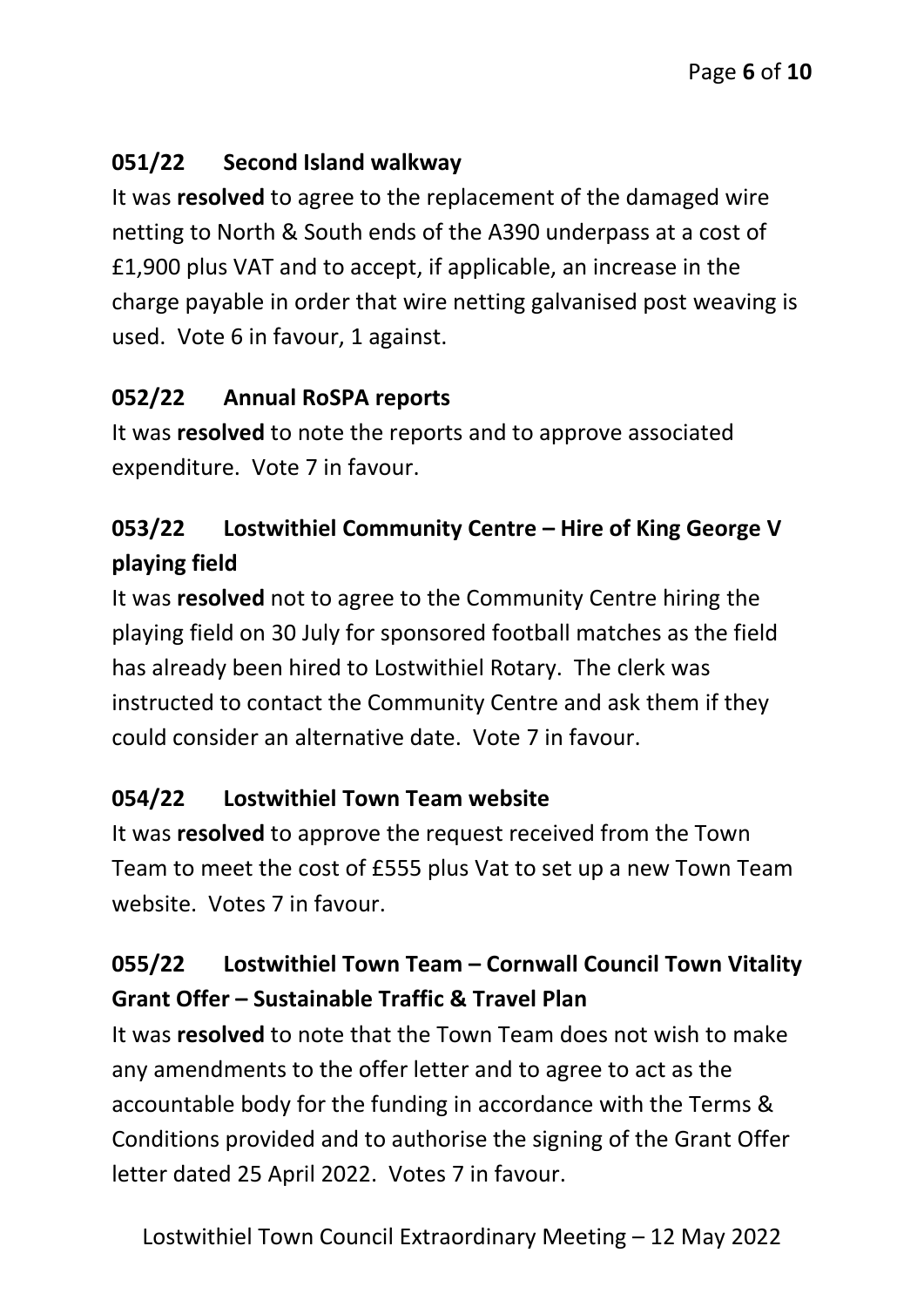### **056/22 Lostwithiel Defibrillators**

It was **resolved** to agree (in addition to the £190 plus VAT annual Maintenance fee agreed at the April Council meeting) the one-off charge of £350 per defibrillator to transfer the Community Centre and Earl of Chatham defibrillators across to the Duchy Defibrillators app. Vote 7 in favour Defibrillators (Availability) Act 2019 Paragraph 4 Bill 308.

It was noted by Council that Lostwithiel Rotary have decided not to move their defibrillator (Royal Oak) across to Duchy Defibrillators.

### **057/22 NALC – NALC Smaller Councils Committee Chair's letter**

It was **resolved** to respond to the letter and advise the following: - Conservation Areas – To request that NALC looks into Planning Departments ensuring that any planning applications within Conservation Areas always include Historic Environment Planning as a consultee and that Town Council comments on planning applications are given more weight (less use of the Local Council 5 day protocol).

Climate Change - NALC looks to provide Town and Parish Councils with more information in relation to rewilding, spray alternatives, etc. It seems crazy that a large percentage of Councils are trying to do this individually when NALC is recognising that 80% of Councils have declared a Climate Emergency and of these 69% are looking at rewilding. Similarly, could NALC consider any collective buying power for new technology that is recommended in more environmentally sustainable management (e.g., hot foam spraying) Devolution – could NALC look into the time it takes, the one-sided contracts, the legal fees incurred by individual Councils and the direct increases in Town & Parish Council precepts when there is no reduction in Unitary Council tax. (Invariably the local Council is left to explain this to the electorate.)

General Power of Competence – Could NALC look into making the terms of the power more flexible. A number of Councils lose this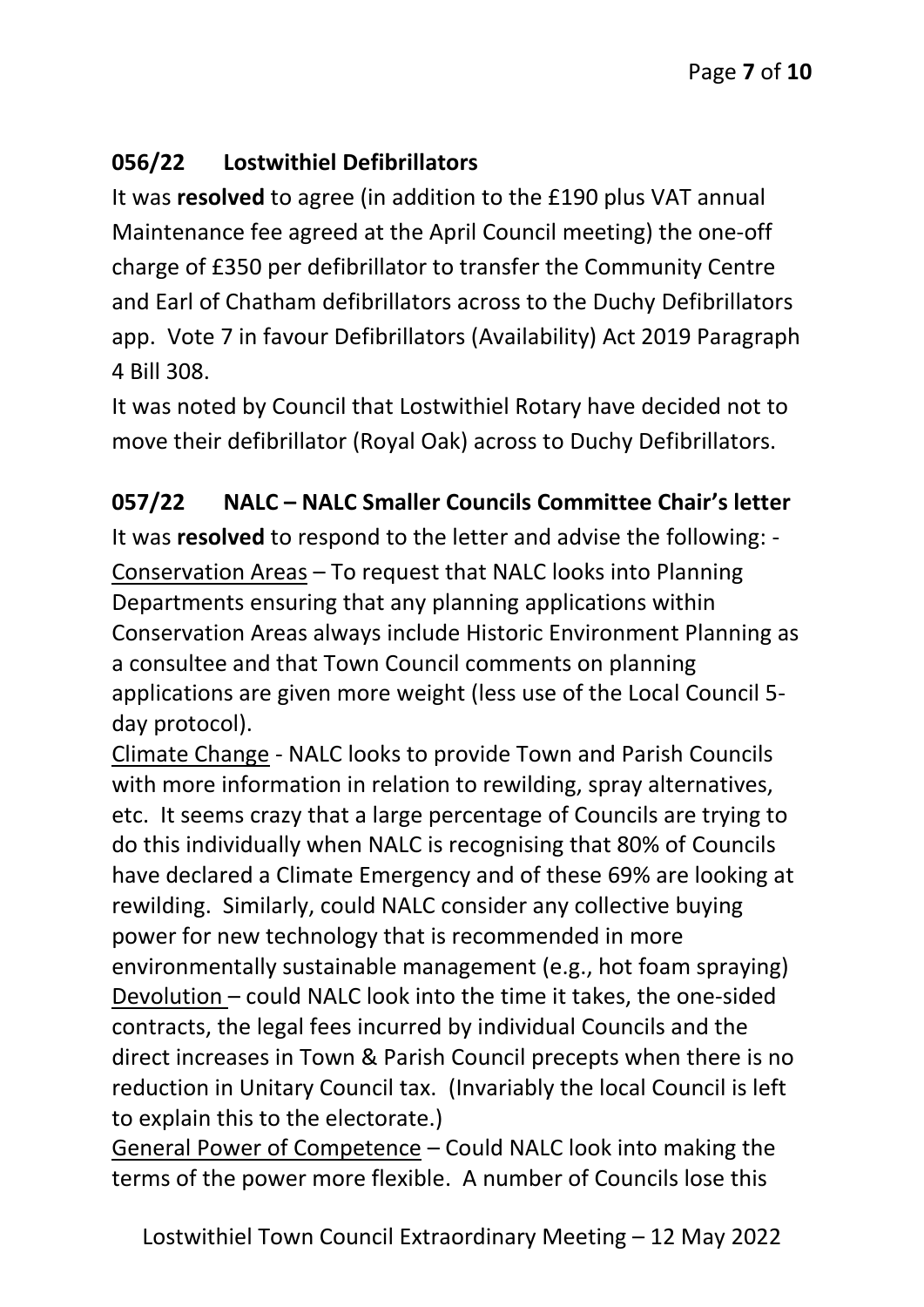important power simply because they have an insufficient number of elected Councillors

Staffing – Could NALC look into providing more support i.e., training packages, advice and a suite of Staff policy templates to enable Staffing Committees to look after their staff correctly rather than incurring costs using employment consultants. Vote 7 in favour.

### **058/22 Cornwall Council Burial Service Level Agreement**

It was **resolved** to approve and to authorise the clerk to sign the new Burial Service Level Agreement for the period 01 May 2022 – 30 April 2023 and to amend the Council Cemetery Fees table to reflect these new charges with effect from 01 July 2022. Vote 7 in favour.

### **059/22 Lostwithiel Library – Self billing invoice**

It was **resolved** to authorise the clerk to complete the Self billing invoice. Vote 7 in favour.

# **060/22 Lostwithiel Cemetery field allotments**

It was **resolved** to approve the request received on 10 April 2022 from one allotment holder to be allowed to continue on their existing Cemetery field allotment. Votes 5 in favour, 2 against.

# **061/22 St Winnow School – Donation of two unused rotating library units**

It was **resolved** to approve the donation of two unused rotating library units to St Winnow's new school library. Vote 7 in favour.

#### **062/22 Annual Parish Meeting**

It was noted by Council that the Annual Parish meeting will be held on Tuesday 31 May at Lostwithiel Community Centre at 7pm and that South West Water have accepted the invitation to speak at the meeting.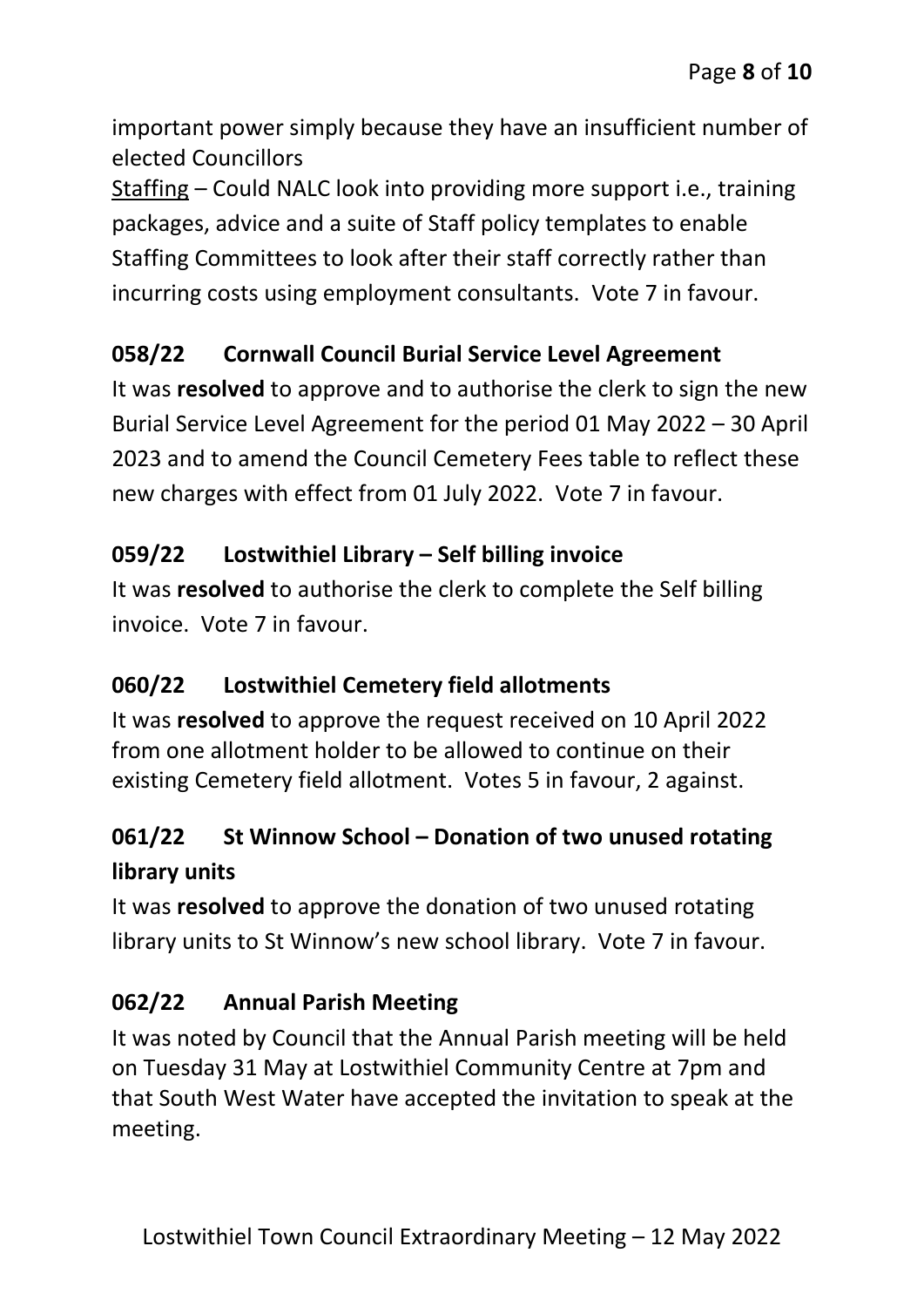#### **063/22 Year End Financial Report**

This agenda item was deferred until the next Council Meeting.

#### **064/22 Annual Budget**

This agenda item was deferred until the next Council Meeting.

#### **065/22 Accounts & Finance**

a)

| <b>Cheque Ref</b>   | <b>Payee Name</b>         |                       | <b>Amount Paid</b> |
|---------------------|---------------------------|-----------------------|--------------------|
|                     | <b>Biffa</b>              | Cemetery bin          | £50.11             |
| <b>Direct Debit</b> |                           | collection            |                    |
|                     | <b>Biffa</b>              | Annual litter bin     | £561.60            |
|                     |                           | contract Rose Hill    |                    |
| <b>Direct Debit</b> |                           | & Skate Park          |                    |
| 101800              | Cormac                    | Play area repairs     | £3,843.94          |
| 101801              | <b>EDF</b>                | Electric              | £78.23             |
| 101802              | A Inglefield              | Play inspections.     | £75.00             |
|                     | <b>S</b> Harris           | Beating of the        | £115.24            |
|                     |                           | Bounds medals &       |                    |
|                     |                           | LAMA security         |                    |
| 101803              |                           | deposit               |                    |
|                     | <b>M</b> Mansfield        | <b>Grenville Road</b> | £113.82            |
| 101804              |                           | trough repairs        |                    |
|                     | Phoneta                   | Lone worker           | £12.00             |
| 101805              |                           | service               |                    |
|                     | <b>Playsafety Limited</b> | Annual play area      | £529.20            |
| 101806              |                           | inspections           |                    |
|                     | South Western             | Car park potholes     | £1500.00           |
| 101807              | <b>Tarmac</b>             |                       |                    |
|                     | South West                | Public toilet &       | £139.92            |
| 101808              | Water                     | <b>Edgcumbe House</b> |                    |
| 101809-812          | Salary related            | Salary related        | £5,970.33          |
| & 2 Standing        | expenses-                 | expenses-             |                    |
| Orders              |                           |                       |                    |